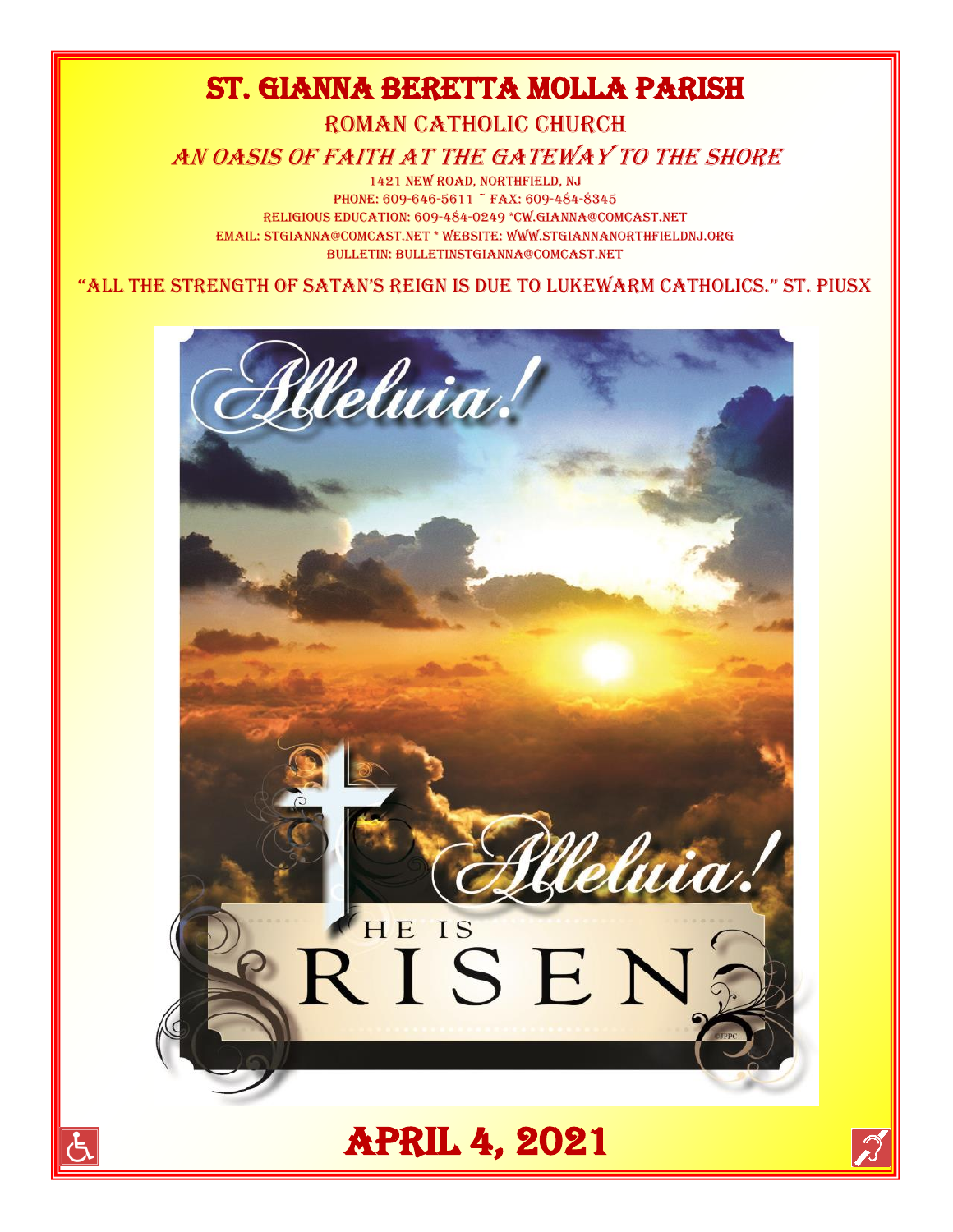

My Dear Parishioners:

As we walk this journey of Lent, we are joining ourselves to Our Lord in His Passion and Death on the road to Calvary! Each of us is doing something to acknowledge that we need to make reparation for our sins so that when Easter comes it will be truly a joyous moment.

The Apostles not only saw the Risen Christ—they heard Him. They ate with Him. They touched Him. They knew He was alive!

You see, make no mistake about this, the Resurrection is the core of Christianity. How else could a dozen fishermen with no money, no education, no prestige and no influence launch the Gospel? How could they take on at once the establishment of the Jewish Religion and the power or the Roman Empire?

It was able to be accomplished by the Apostles because deep in their inmost being they had seen Christ dead and three days later they saw Him alive!

Because they saw the Risen Christ, walked with Him and talked with Him. Within 150 years the Christian Catholic Faith reached almost all over the then-known civilized world. Surely, behind it there had to be the POWER OF GOD! God endorses only the truth, and what these Apostles preached as the very constant doctrine of the Faith was the Resurrection of Jesus Christ!

So, when you and I are depressed, demoralized, upset or feel down, know that nothing should get us down because we know Christ is Alive! Remember, the Apostles in the boat during the fierce storm. They were all frightened. Jesus appeared to them and said, "Fear not. It is I." When things get tough and you are alone and sad, stop and think of Our Lord's words to you, "Fear not. It is I."

He conquered all that is evil—depression, demoralization and sadness by His Resurrection. He gives you hope that these things do not have the last word!

This is what we celebrate at Easter! I will pray for you and your family at my three Easter Masses. I will lift you, your family and your intentions up to Our Heavenly Father in union with the Risen Christ at Mass!

Please try to be as generous as you can in your Easter gift to the Parish!

Yours in the burning Hearts of Jesus and Mary,

Father Anthony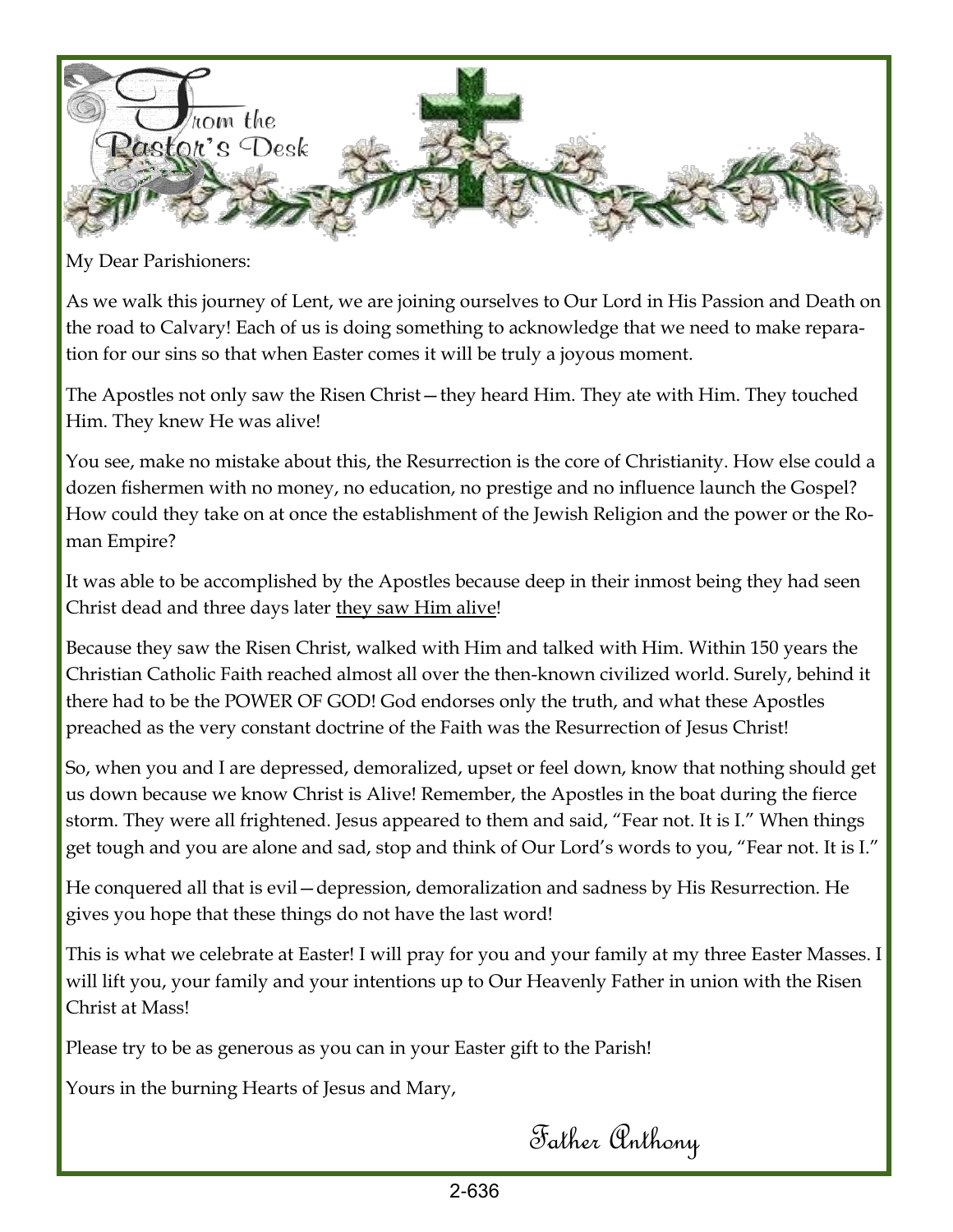

Dear Parishioners, Visitors and Friends,

Thank you for being here today. I wish to take this opportunity to extend my heartfelt gratitude to all those who participated and helped us in celebrating the Paschal Mystery. Special thanks to our Altar Servers, Lectors, Extraordinary Ministers of Holy Communion, Ushers, and our gifted Choir under the direction of Dr. Michael Phelps. Also, I wish to thank the people who worked behind the scenes, those who devoted their time, effort and energy in decorating our Church so beautifully for the wonderful Feast of Christ's Resurrection, especially Jessie Santiago, our maintenance engineer. Finally, many thanks to the fine men, women and children who make up this wonderful Parish Family. May the Peace of the Risen Lord be with you and your loved ones. Happy Easter to all! Father Anthony



*This is the day the Lord has made; let us rejoice and be glad.*

It is so easy to take for granted the power of the Resurrection in our lives. Our days are filled to the brim with scheduled activities, deadlines and "To Do" lists. How often does it occur to us to the brim with scheduled activities, deadlines and "To Do" lists. How often does it occur to us to notice the unending celebration of the Resurrection that is taking place all around us? We seem too harried and hurried to take notice of the glories found in nature and the signs and wonders present in our daily lives. It is important to pause and discover the everlasting, enduring signs of God's love in the ordinary events of life. **This is an Easter world!** It is a place where God's grace triumphs over sin. Let us rejoice and commit ourselves to live by and for those things for which Christ lived and died.

Hallelujah!

Hallelujah!

# Hallelujah!

# **Easter Duty Obligation**

A fter they have received their First Holy Communion, Catholics are<br>bound by the obligation of receiving Holy Communion at least once fter they have received their First Holy Communion, Catholics are a year. This precept should be fulfilled during the Easter Season. Catho-



lics are also bound to confess serious (mortal) sins at least once a year, but this is not limited to the Lenten/Easter Season. The time for fulfilling the Paschal Precept (Easter Duty\*) extends from the First Sunday of Lent, February 19, 2021 to the Solemnity of the Holy Trinity, May 30, 2021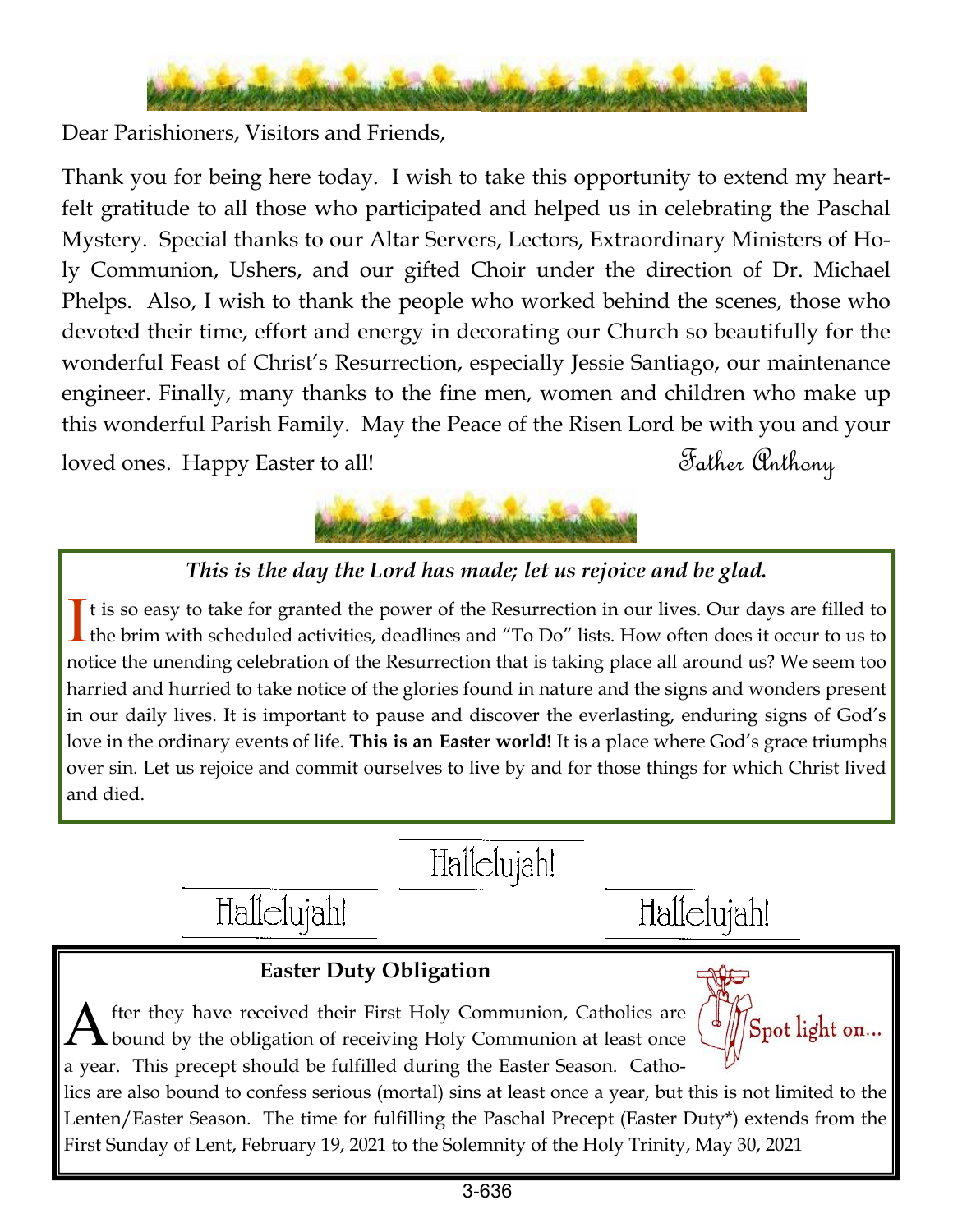#### **SATURDAY, APRIL 3**

**8:00 PM Matias & Teresita Rojas** r/b Mary Ann **Guiseppi, Ida & Anthony Martirone** r/b Mario & Angie Martirone

#### **SUNDAY, APRIL 4**

**6:00 AM Living & Deceased Members of the Parish**

- **8:00 AM Pompei & Isabel Palmentieri** r/b Children
- **9:30 AM Deceased Members of the Young & DeStefano Families** r/b Tony & Ann Young
- **11:00 AM Matias & Teresita Rojas** r/b Mary Ann **Sebastian Cutaia** r/b Family **Healing of Fran & Edward Ballotta** r/b Sr. Dolores
- **12:30 PM Bernard E. DeLury** r/b Children & Grandchildren
- **2:00 PM Rosa Maria Cabrera r/**b Olga & Rynaldo Jordan **Thelma Dominguez** r/b Dominguez & Osoria Families

#### **MONDAY, APRIL 5**

**8:30 AM Josephine & Louis Spagnuolo, Jr** r/b Family

#### **TUESDAY, APRIL 6**

**8:30 AM Candace Mazza** r/b Charbel & Renee Fleifel

**WEDNESDAY, APRIL 7**

**8:30 AM Bridget Forsman** r/b Pentti Forsman

#### **THURSDAY, APRIL 8**

**8:30 AM Peter Ratzlaff** r/b Wimberg Family

#### **FRIDAY, APRIL 9**

**8:30 AM Francis Chiodo** r/b Letitia Montes

#### **SATURDAY, APRIL 10**

- **8:30 AM Lillian Tortello** r/b Pete & Maryann Marchetti
- **4:30 AM Lee & Joe Catani** r/b Their Children

#### **EASTER SUNDAY, APRIL 11**

- **8:00 AM Leona Ashton** r/b Vinvent & Mary Lou Grimmie
- **9:30 AM Virginia Brannigan** r/b Mary Lou & Vincent Grimmie
- **11:00 AM John Fessler** r/b Wife Janet **Magdalena Zetazate** r/b Lizenda Mabitad **Rosa Nophut** r/b Children
- **12:30 AM Loretta Polychronakis** r/b Raymond Sands
- **2:00 PM Elvira de Castiblanco** r/b Nancy Godoy

# APRIL 3-APRIL 9, 2021

#### The SANCTUARY LAMP

*(above the Main Altar)*

Will Burn In Loving Memory of

#### ANNA & JOE MC GURK

# & ANDY CHAVEZ

Requested by

# THE FAMILY

Will Burn In Loving Memory of

EDWARD ALLEN WATSON, SR.

#### Requested by

# LANE WATSON COYLE

#### **SANCTUARY LAMP**

To request that the Sanctuary lamp (above the Altar) burn for your intentions or in memory Altar) burn for your intentions or in memory of a loved one, please complete the form below and return it to the Parish office. Your request for the Sanctuary Lamp will be sequentially (**on a firstcome, first-served basis**) assigned and will be AN-NOUNCED and PUBLISHED in the Parish bulletin.

#### **SANCTUARY LAMP REQUEST**

 $\overline{\phantom{a}}$  , where  $\overline{\phantom{a}}$  , where  $\overline{\phantom{a}}$  ,  $\overline{\phantom{a}}$  ,  $\overline{\phantom{a}}$  ,  $\overline{\phantom{a}}$  ,  $\overline{\phantom{a}}$  ,  $\overline{\phantom{a}}$  ,  $\overline{\phantom{a}}$  ,  $\overline{\phantom{a}}$  ,  $\overline{\phantom{a}}$  ,  $\overline{\phantom{a}}$  ,  $\overline{\phantom{a}}$  ,  $\overline{\phantom{a}}$  ,  $\overline{\phantom{a}}$  ,

 $\overline{\phantom{a}}$  , where  $\overline{\phantom{a}}$  , where  $\overline{\phantom{a}}$  ,  $\overline{\phantom{a}}$  ,  $\overline{\phantom{a}}$  ,  $\overline{\phantom{a}}$  ,  $\overline{\phantom{a}}$  ,  $\overline{\phantom{a}}$  ,  $\overline{\phantom{a}}$  ,  $\overline{\phantom{a}}$  ,  $\overline{\phantom{a}}$  ,  $\overline{\phantom{a}}$  ,  $\overline{\phantom{a}}$  ,  $\overline{\phantom{a}}$  ,  $\overline{\phantom{a}}$  ,

 $\overline{\phantom{a}}$  , where  $\overline{\phantom{a}}$  , where  $\overline{\phantom{a}}$  ,  $\overline{\phantom{a}}$  ,  $\overline{\phantom{a}}$  ,  $\overline{\phantom{a}}$  ,  $\overline{\phantom{a}}$  ,  $\overline{\phantom{a}}$  ,  $\overline{\phantom{a}}$  ,  $\overline{\phantom{a}}$  ,  $\overline{\phantom{a}}$  ,  $\overline{\phantom{a}}$  ,  $\overline{\phantom{a}}$  ,  $\overline{\phantom{a}}$  ,  $\overline{\phantom{a}}$  ,

Sanctuary Lamp in Memory of:

Requested by:

Phone #:

Donation (\$20)

Cash Enclosed: Check #:

4-636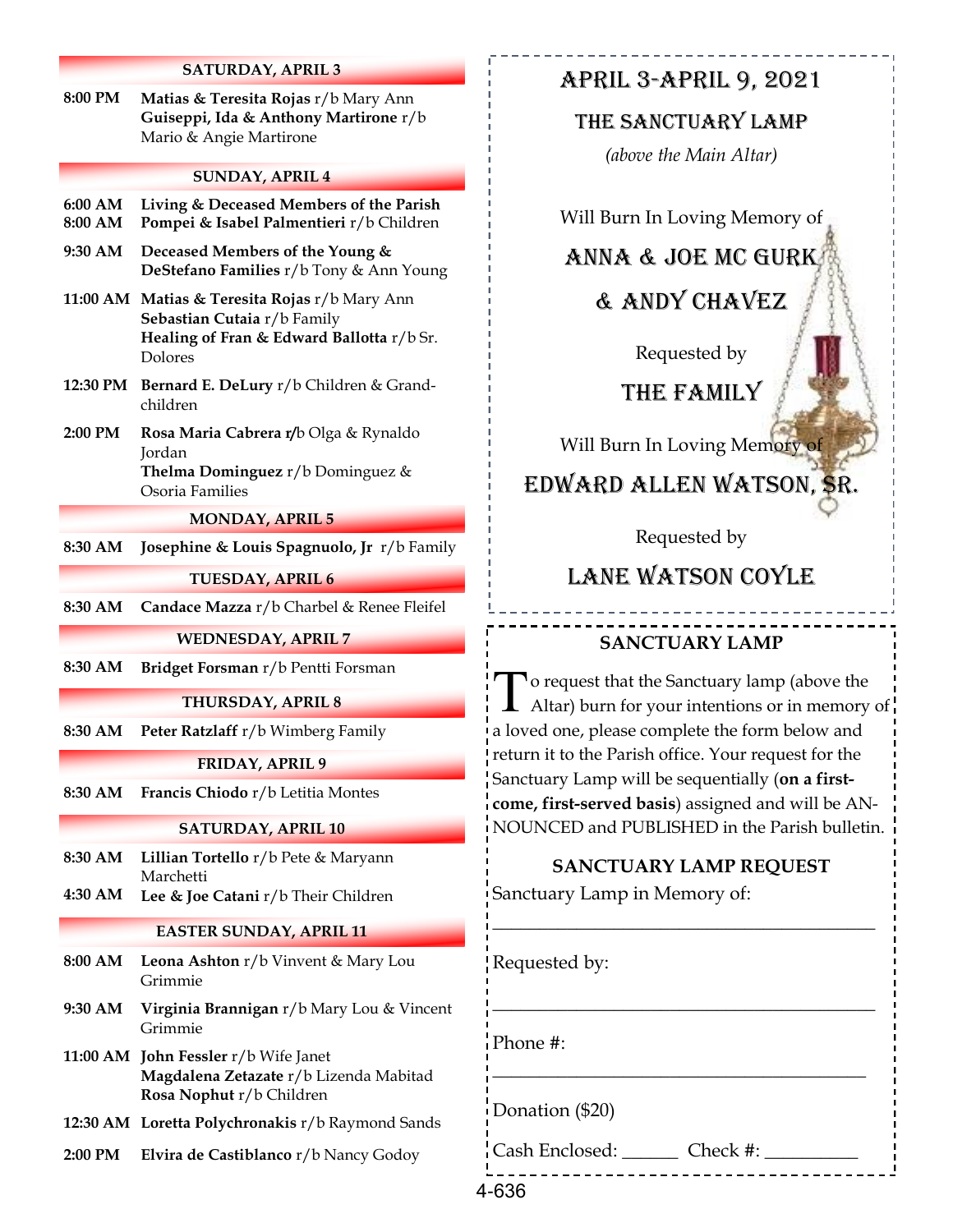This it the day the

# **2021 HOUSE OF CHARITY ANNUAL APPEAL UPDATE**

My Dear Parishioners:

I would like to express my gratitude to you for your support and for making the 2021 House of Charity-Bishop's Annual Appeal such a great success.

It is with great pleasure that I can inform you that on a goal of \$98,700 our Parish family has raised \$ 105,374.00 (and still counting!!). Your generosity has been a tremendous blessing to our Church throughout this past year. I know it has been tough. So, on behalf of St. Gianna Beretta Molla Parish I wish to thank you.

It is through your kindness and generous donations to the Annual Appeal that our Diocese is able to maintain and build up the many programs that could not exist otherwise.

Remember what St. Peter says in his epistle "Charity covers a multitude of sins!"

Once again, thank you for your participation and commitment.

May God Reward You,



Fr. Anthony

L et us remember and keep in our prayers those serving in our Nation's Armed Forces, especially our troops away from home. May the Spirit of the Risen Christ grant them Peace and Joy today and always.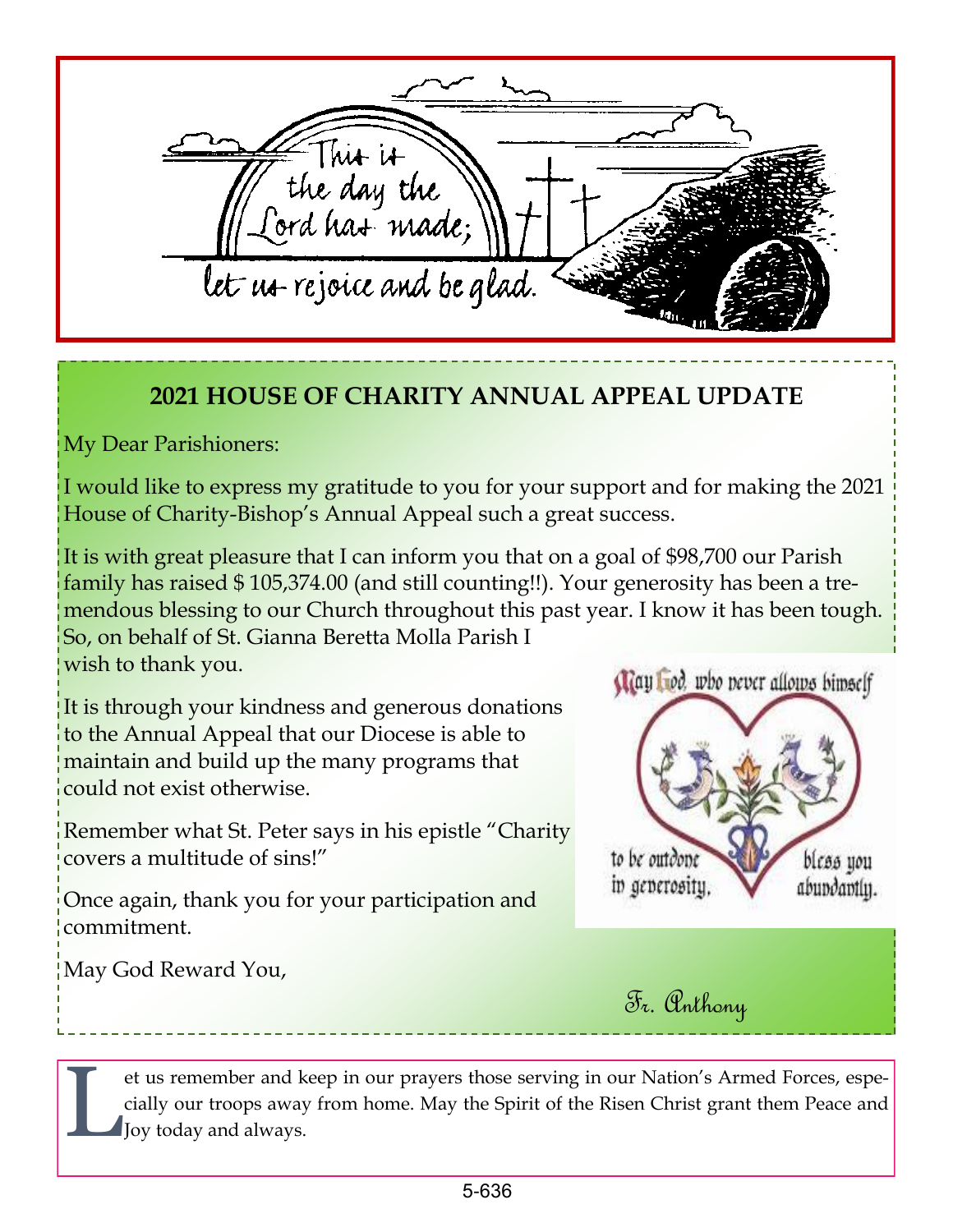#### ☆☆☆☆☆☆☆☆☆☆☆☆☆☆☆☆☆☆☆☆☆☆☆☆☆☆☆☆

 $x^2$ 



# ☆☆☆☆☆☆☆☆☆☆☆☆☆☆☆☆ Year of st. joseph December 8, 2020—December 8, 2021  $\frac{1}{2}$

 $x^2$  $\mathbb{R}$  Dear St. Joseph, foster father of our Lord Jesus Christ and most holy spouse of our Blessed ☆☆☆☆☆☆☆☆ Mother, we come before you to present our pe-☆  $\hat{x}$  titions and invoke your intercession.

 $\hat{\mathcal{R}}$  Through the love which bound you to the Im- $\hat{X}$  maculate Virgin Mary, Mother of God, and  $\hat{\phi}$  through the fatherly love which you gave to  $\hat{X}$  the Child Jesus, we humbly beg you through  $\hat{X}$  your intercession, power, and strength to assist  $\hat{X}$  $\hat{X}$  the Child Jesus, we humbly beg you through 24 24  $\hat{X}$  us in our needs. ☆

 $\triangle$  O Guardian of the Holy Family and Patron of the Universal Church, defend us and all of the  $\hat{\mathcal{R}}$  children of God from every contagion of error and corrupting influence of the enemy. O Most  $\hat{\mathcal{A}}$  Mighty Protector, be kind to us and from heav- $\hat{X}$  en assist us in our struggles from the power of  $\stackrel{\scriptscriptstyle\curvearrowleft}{\phantom{}_{\sim}}$  darkness.

卒 As once you protected the Child Jesus and Our  $\stackrel{\leftrightarrow}{\rightarrow}$  Blessed Lady from deadly peril, so now pro- $\hat{\mathcal{R}}$  tect God's Holy Church from the snares of the enemy and from all adversity; shield us by  $\frac{1}{2}$  your constant protection, so that, supported  $\frac{1}{2}$  $\hat{\mathcal{A}}$  by your prayers and example, we may be able to live devoutly in this life and enter eternal  $\hat{\mathbf{x}}$  life in holiness. Amen.

\*\*\*\*\*\*\*\*\*\*\*\*\*\*\*\*\*\*\*\*\*\*\*\*\*\*\*\*



☆ 2分2分

> $\frac{1}{\sqrt{2}}$  $\frac{1}{2}$

> $x^2$

 $\frac{1}{\sqrt{2}}$ ☆  $\frac{1}{\sqrt{2}}$  $\frac{1}{2}$  $x^2$ ☆  $x^2$ 

华玲玲:

ST. GIANNA PARISH SERVED BY **Rev. Anthony J. Manuppella, Pastor Rev. John Seo, Parochial Vicar Mr. George Del Rossi, Deacon** LIFELONG FAITH FORMATION

**Christy Wimberg, DRE** 

ADMINISTRATIVE STAFF

**Claudia A. Costa, Parish Secretary/ Bulletin Editor Anne Hyatt, Bookkeeper** 

DIRECTOR OF MUSIC

**Dr. Michael Phelps** 

#### Mass Schedule

**Saturday Evening**: 4:30 PM **Sunday**: 8:00, 9:30 & 11:00 AM. (English) 12:30 PM: Traditional Latin Mass 2:00 PM (Spanish)

#### WEEKDAYS:

Monday-Saturday 8:30 AM (English) Friday 7:00 PM (Spanish)

> Holy Days Vigil: 7:00

Feast Day: 8:30 AM - 12:00 Noon 7:00 PM (Bilingual)

#### HOURS FOR CHURCH OFFICE:

Monday-Thursday 9 AM—4 PM **CLOSED ON FRIDAYS**

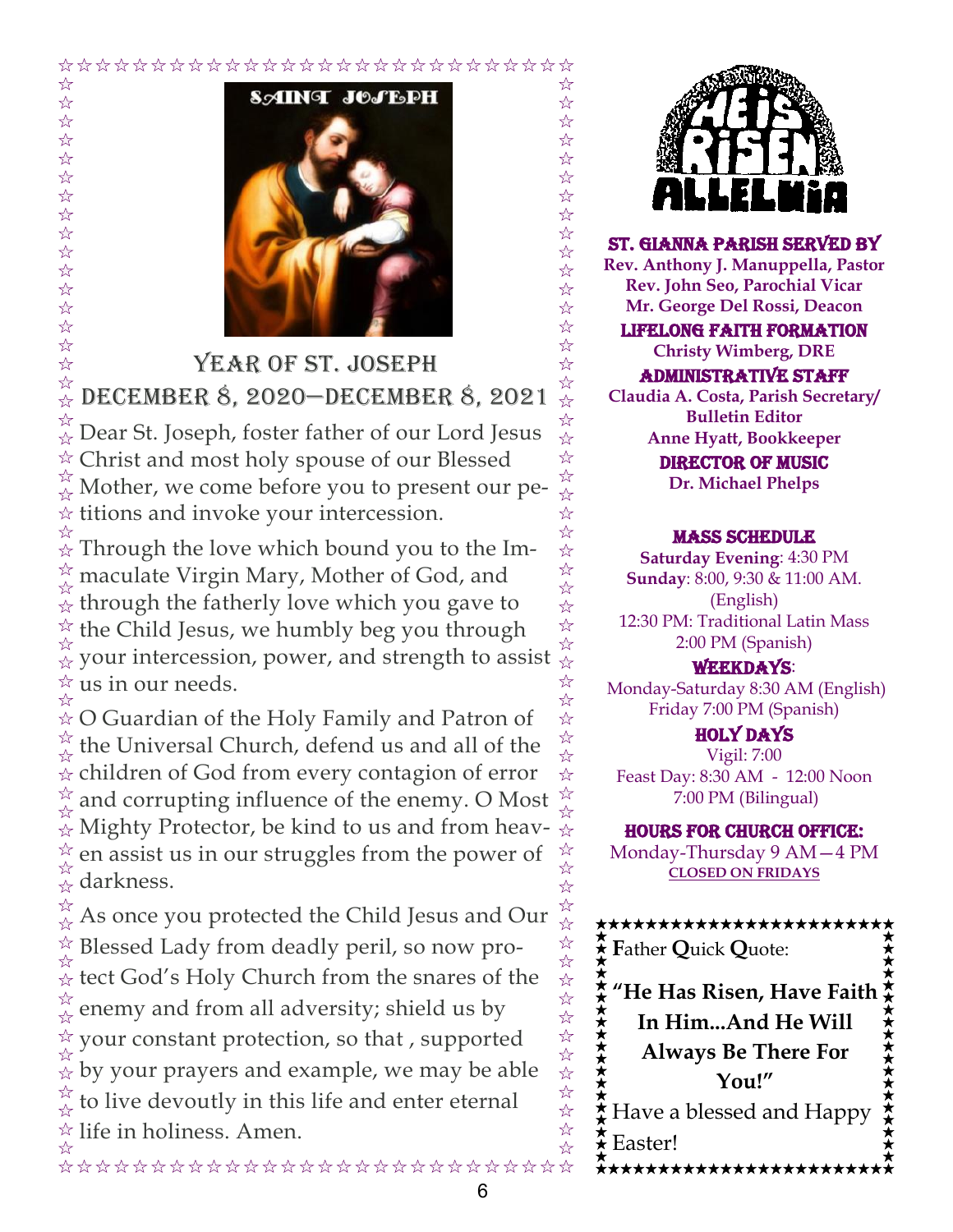# **PROFESSION OF FAITH**

I believe in one God, the Father almighty, maker of heaven and earth, of all things visible and invisible. I believe in one Lord Jesus Christ, the Only Begotten Son of God, born of the Father before all ages. God from God, Light from Light, true God from true God, begotten, not made, consubstantial with the Father; through him all things were made. For us men and for our salvation he came down from heaven,

# **AT THE WORDS THAT FOLLOW, UP TO AND INCLUDING** and became man, **ALL BOW.**

and by the Holy Spirit was incarnate of the Virgin Mary, and became man. For our sake he was crucified under Pontius Pilate, he suffered death and was buried, and rose again on the third day in accordance with the Scriptures. He ascended into heaven and is seated at the right hand of the Father. He will come again in glory to judge the living and the dead and his kingdom will have no end.

I believe in the Holy Spirit, the Lord, the giver of life, who proceeds from the Father and Son, who with the Father and the Son is adored and glorified, who has spoken through the prophets. I believe in one, holy, catholic and apostolic Church. I confess one Baptism for the forgiveness of sins and I look forward to the resurrection of the dead and the life of the world to come. Amen.

# **GLORY TO GOD**

Glory to God in the highest, and on earth peace to people of good will. We praise you, we bless you, we adore you, we glorify you, we give you thanks for your great glory, Lord God, heavenly King, O God, almighty Father. Lord Jesus Christ, Only Begotten Son, Lord God, Lamb of God, Son of the Father, you take away the sins of the world, have mercy on us; you take away the sins of the world, receive our prayer; you are seated at the right hand of the Father, have mercy on us. For you alone are the Holy One, you alone are the Lord, you alone are the Most High, Jesus Christ, with the Holy Spirit, in the glory of God the Father. Amen.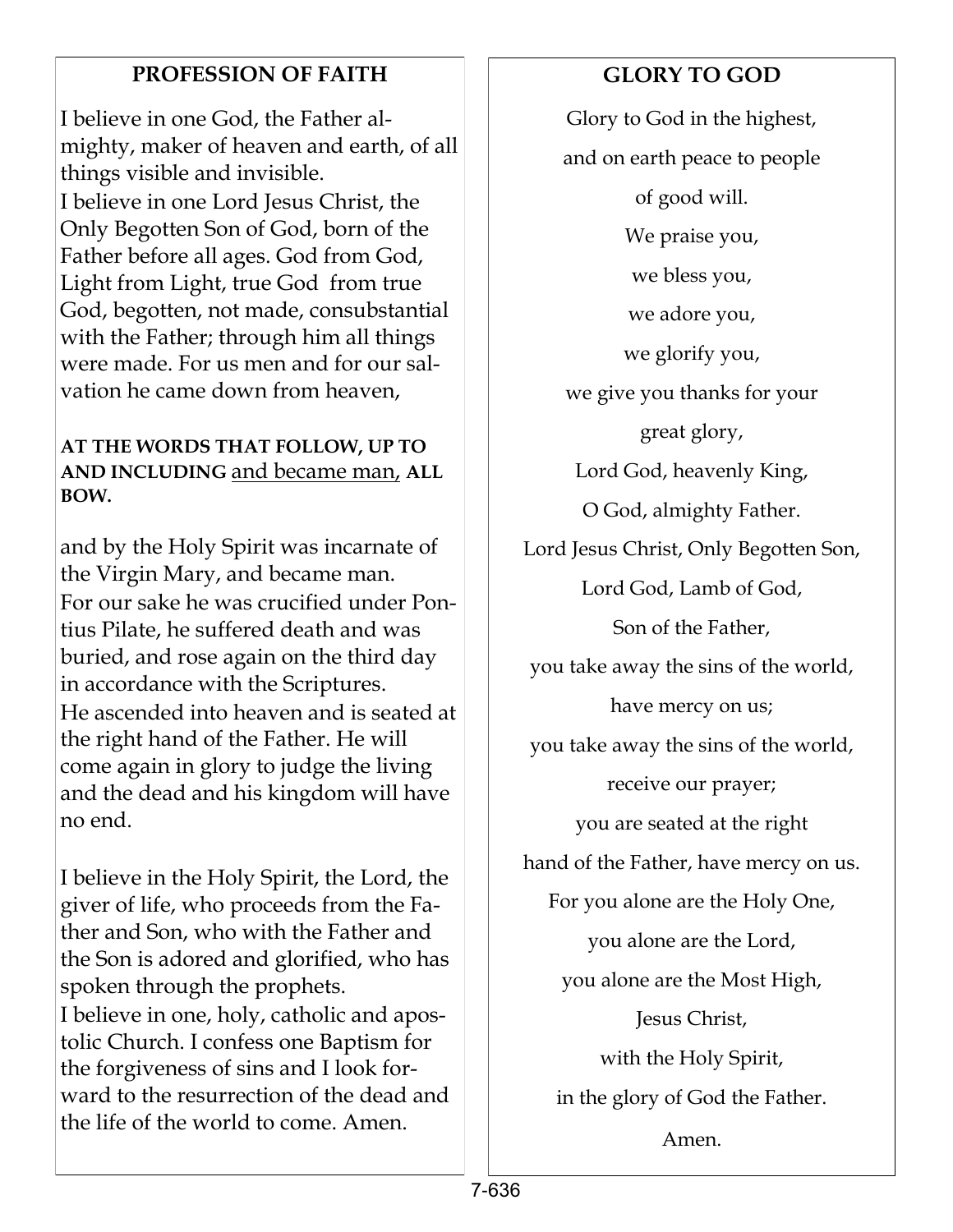## **ENTRANCE: ALLELUIA! ALLELUIA! LET THE HOLY ANTHEM RISE**

Alleluia! Alleluia! Let the holy anthem rise, and the choirs of heaven chant it in the temple of the skies; let the mountains skip with gladness, and the joyful valleys ring with hosannas in the highest to our Savior and our King.

Alleluia! Alleluia! Like the sun from out the wave, He has risen up in triumph from the darkness of the grave, He's the splendor of the nations, He's the lamp of endless day; He's the very Lord of glory who is risen up today.

Alleluia! Alleluia! Blessed Jesus, make us rise from the life of this corruption to the life that never dies. May your glory be our portion when the days of time are past, and the dead shall be awakened by the trumpet's mighty blast.

#### **COMMUNION HYMN: IN THE BREAKING OF THE BREAD**

In the walking on the road, we saw him. In the telling of our hopes, we saw him. In the burning of our hearts, we saw the Lord. At the meal He took the bread and then He blessed it, broke it, offered it. In the breaking of the bread, we saw him! Suddenly our eyes were opened. And we knew He was alive.

We set out to find His friends, to tell them. We went to Jerusalem to tell them; and with joy we told them, "We have seen the Lord!" and as we were speaking, there He stood among us, blessed us, said to us, "Now my peace I leave with you." We saw Him! Suddenly our eyes were opened. And we knew He was alive!

But then we became afraid without him. In the darkened room we stayed without him. Waiting for the one he said that he would send. Then the Spirit of the Lord came down upon us, filling us, changing us. Giving us the strength to say: "We saw Him!" Suddenly our eyes are opened. And we knew He was alive!

We ran out into the street to tell them. Everyone that we could meet, to tell them "God has raised Him up and we have seen the Lord!" We took bread as he had done and then we blessed it, broke it, offered it. In the breaking of the bread, we saw Him! Suddenly our eyes are opened. There within our midst was Jesus. And we know He was alive. In the breaking of the bread. He is here with us again. And we know He is alive. Alleluia! Alleluia, Alleluia! Alleluia, alleluia! Alleluia!

# **OFFERTORY HYMN: THE STRIFE IS O'ER**

# **Alllelia! Alleluia! Alleluia!**

The strife is o'er, the battle done; now is the Victor's triumph won; O let the song of praise be sung.

Death's mightiest pow'rs have done their worst, and Jesus hath his foes dispersed; let shouts of praise and joy outburst.

He closed the yawning gates of hell; the bars from heav'n's high portals fell; let hymns of praise his triumph tell.

On the third morn he rose again, glorious in majesty to reign; O let us swell the joyfull strain

Lord, by the stripes that wounded thee, from death's dread sting thy servants free, that we may live and sing to thee.

#### **CLOSING HYMN:**  JESUS CHRIST IS RISEN TODAY

Jesus Christ is ris'n today, alleluia. Our triumphant holy day, alleluia. Who did once upon the cross, alleluia. Suffer to redeem our loss, alleluia!

Hymns of praise then let us sing, alleluia. Unto Christ, our heav'nly King, alleluia. Who endured the cross and grave, alleluia. Sinners to redeem and save, alleluia.

But the pains which he endured, alleluia. Our salvation have procured; alleluia. Now he reigns above as King, alleluia. Where the angels ever sing, alleluia.

Sing we to our God above, alleluia. Praise eternal as his love; alleluia. Praise him, all ye heav'nly host, alleluia. Father, Son, and Holy Ghost, alleluia.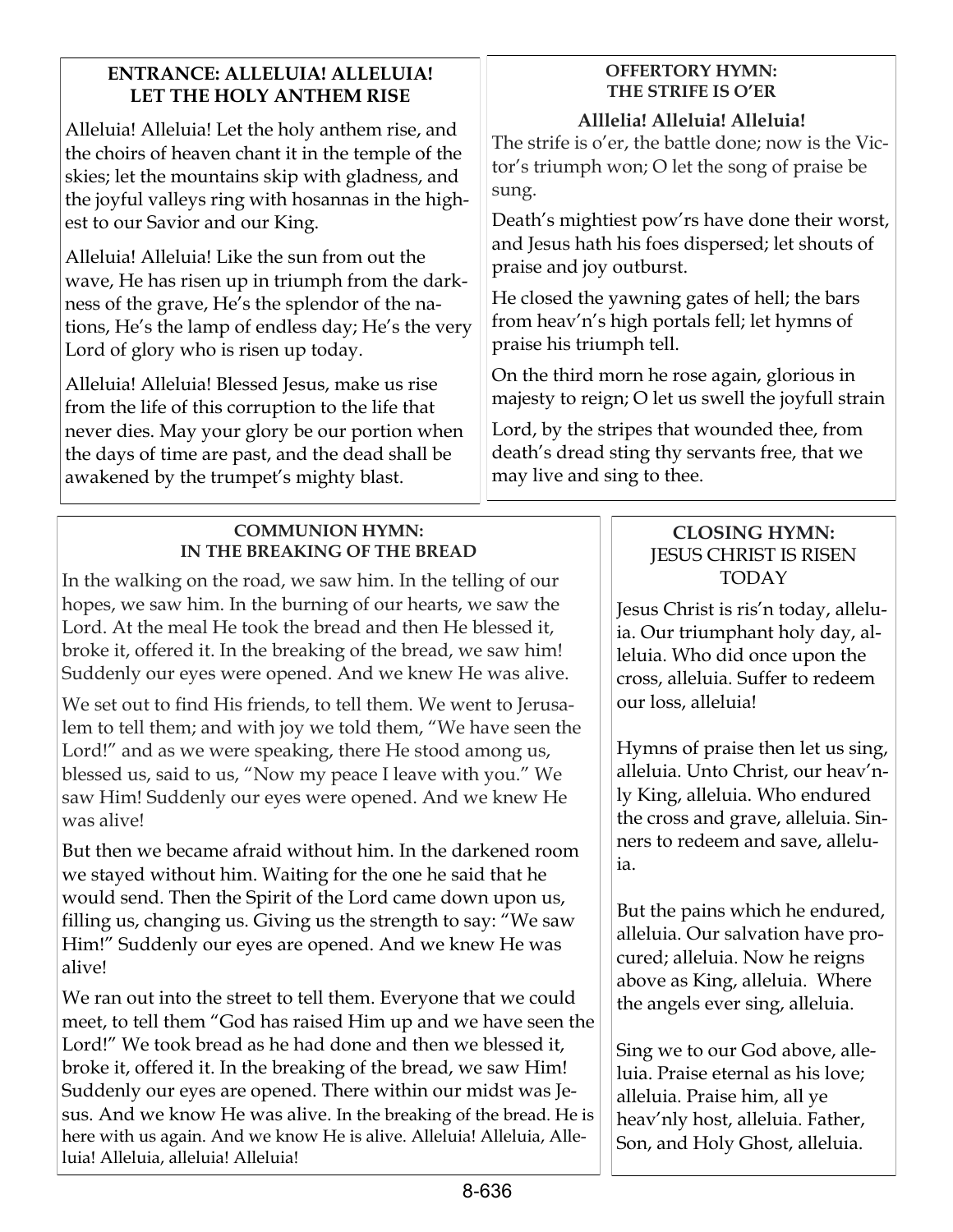# **THE RESURRECTION OF THE LORD A READING FROM THE ACTS OF THE APOSTLES**

P eter proceeded to speak and said: "You know what has happened all over Judea, beginning in Galilee after the baptism that John preached, how God anointed Jesus of Nazareth with the Ho Galilee after the baptism that John preached, how God anointed Jesus of Nazareth with the Holy Spirit and power. He went about doing good and healing all those oppressed by the devil, for God was with him. We are witnesses of all that he did both in the country of the Jews and in Jerusalem. They put him to death by hanging him on a tree. This man God raised on the third day and granted that he be visible, not to all the people, but to us, the witnesses chosen by God in advance, who ate and drank with him after he rose from the dead. He commissioned us to preach to the people and testify that he is the one appointed by God as judge of the living and the dead. To him all the prophets bear witness, that everyone who believes in him will receive forgiveness of sins through his name."

The word of the Lord. **Thanks be to God**

#### **RESPONSORIAL PSALM This is the day the Lord has made; let us rejoice and be glad**

Give thanks to the LORD, for he is good, for his mercy endures forever. Let the house of Israel say, "His mercy endures forever."

**R**. **This is the day the Lord has made; let us rejoice and be glad**

"The right hand of the LORD has struck with power; the right hand of the LORD is exalted.

I shall not die, but live, and declare the works of the LORD."

#### **R**. **This is the day the Lord has made; let us rejoice and be glad**

The stone which the builders rejected has become the cornerstone. By the LORD has this been done; it is wonderful in our eyes. **R**. **This is the day the Lord has made; let us rejoice and be glad**

# **A READING FROM THE LETTER OF ST. PAUL TO THE COLOSSIANS**

B rothers and sisters: If then you were raised with Christ, seek what is above, where Christ is seated at the right hand of God. Think of what is above, not of what is on earth. For you have died, and your life is hidden with Christ in God. When Christ your life appears, then you too will appear with him in glory.

The word of the Lord. **Thanks be to God**

# **SEQUENCE**

# **CHRIST THE LORD IS RISEN TODAY**

C hrist the Lord is risen today; Christians, haste your vows to pay; offer ye your praises meet At the Paschal Victim's feet. For the sheep the Lamb hath bled, sinless in the sinner's stead; Christ the Lord is risen on high; Now He lives no more to die.

Christ, the Victim undefiled, Man to God hath reconciled; when in strange and awful strife met together Death and Life: Christians, on this happy day Haste with joy your vows to pay; Christ the Lord is risen on high; now He lives no more to die.

Say, O wondering Mary say, what thou sawest on thy way; I beheld where Christ had lain, empty tomb and angels twain. I beheld the glory bright of the risen Lord of Light Christ, Christ my hope is risen again; now he lives, and lives to reign.

Christ, who once for sinners bled, Now the first born from the dead, throned in endless might and power, lives and reigns forevermore. Hail, eternal Hope on high! Hail, thou King of victory! Hail, thou Prince of life adored! Help and save us, gracious Lord.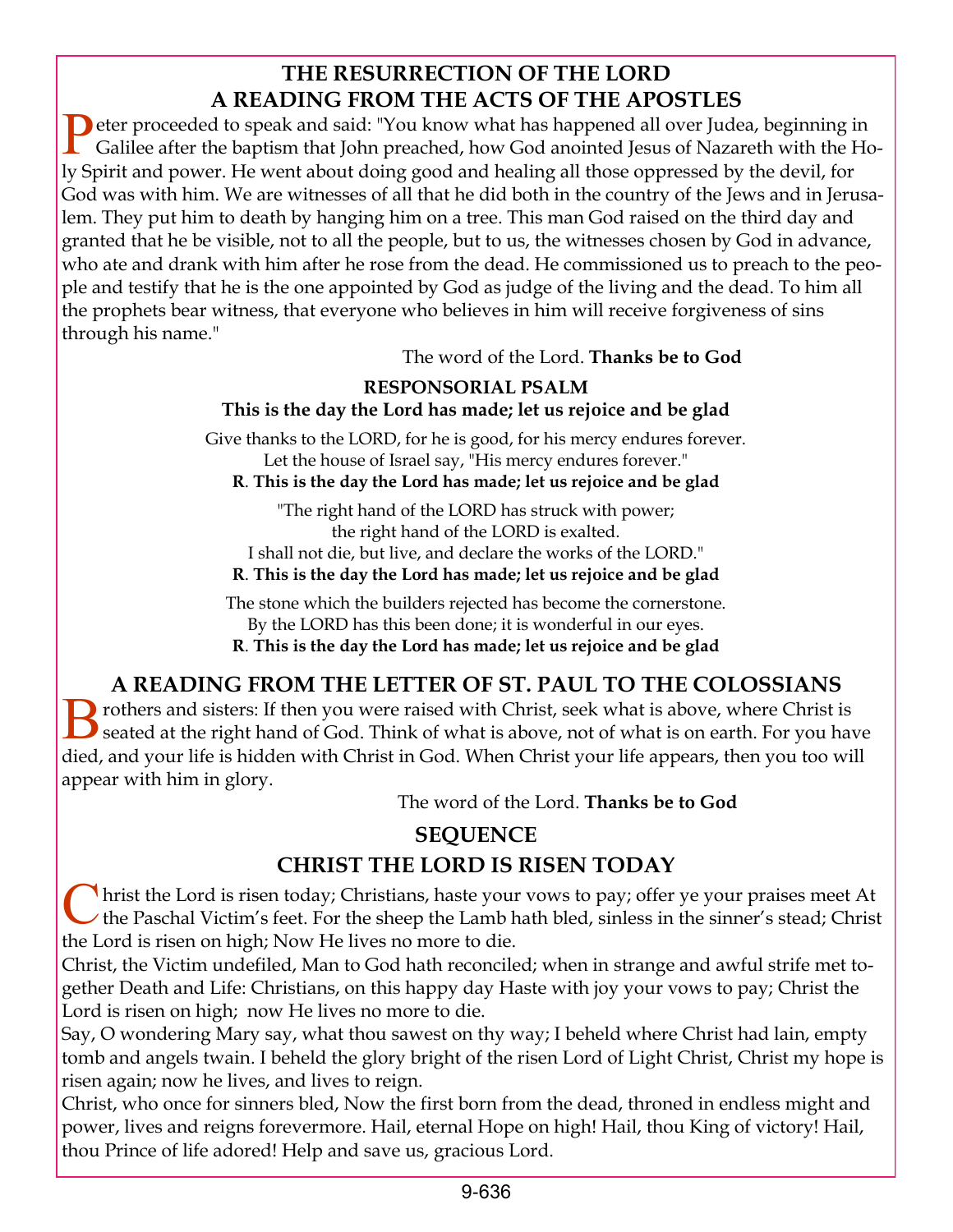## **R. Alleluia, alleluia.** Christ, our paschal lamb, has been sacrificed; let us then feast with joy in the Lord. **R. Alleluia, alleluia.**

# **A READING FROM THE GOSPEL ACCORDING TO JOHN**

O n the first day of the week, Mary of Magdala came to the tomb early in the morning, while it was still dark, and saw the stone removed from the tomb.

So she ran and went to Simon Peter and to the other disciple whom Jesus loved, and told them, "They have taken the Lord from the tomb, and we don't know where they put him." So, Peter and the other disciple went out and came to the tomb. They both ran, but the other disciple ran faster than Peter and arrived at the tomb first; he bent down and saw the burial cloths there, but did not go in. When Simon Peter arrived after him, he went into the tomb and saw the burial cloths there, and the cloth that had covered his head, not with the burial cloths but rolled up in a separate place. Then the other disciple also went in, the one who had arrived at the tomb first, and he saw and believed. For they did not yet understand the Scripture that he had to rise from the dead.

# The Gospel of the Lord. **Praise to you, Lord Jesus Christ**



In the past, the parishioners of St. Gianna have made memorial contributions to the **Easter Flower Fund**. This has become one of our n the past, the parishioners of St. Gianna have made memorial conloveliest traditions. Your contributions help defray the cost of the flowers and present a beautiful, living memorial to your deceased loved ones. Envelopes for that purpose have been mailed to all regis-

tered Parishioners, together with the Easter schedule of services for Holy Week. Please complete the envelope with the names of your loved ones to be remembered and place it in the collection basket, drop off or mail to the Parish office.

## **THE LORD'S REAL PRESENCE**

 $\boldsymbol{J}$ e are fortunate enough to worship in a Church in which the  $\boldsymbol{Body}$  of **Christ** is **reserved**. It is right to acknowledge the **Lord's Real Presence**  with a brief act of worship on *entering or leaving* the Church and *every* **time** passing by the Sanctuary. Normally, a *genuflection* in the direction of the place of Reservation is enough. One who is physically unable to genuflect may substitute a *profound bow* at the waist.



## **If You CANNOT Be on Time, Then Be EARLY.**



## **Making Time For Prayer Strengthens Our Connection with God.**

P lease make every effort to arrive on time for the start of Holy Mass, which **begins** with the **Sign of the Cross** and **ends** with the dismissal, **"Go in Peace."** It is the Lord we insult when we do not give Him our time. He is never too busy to be with us!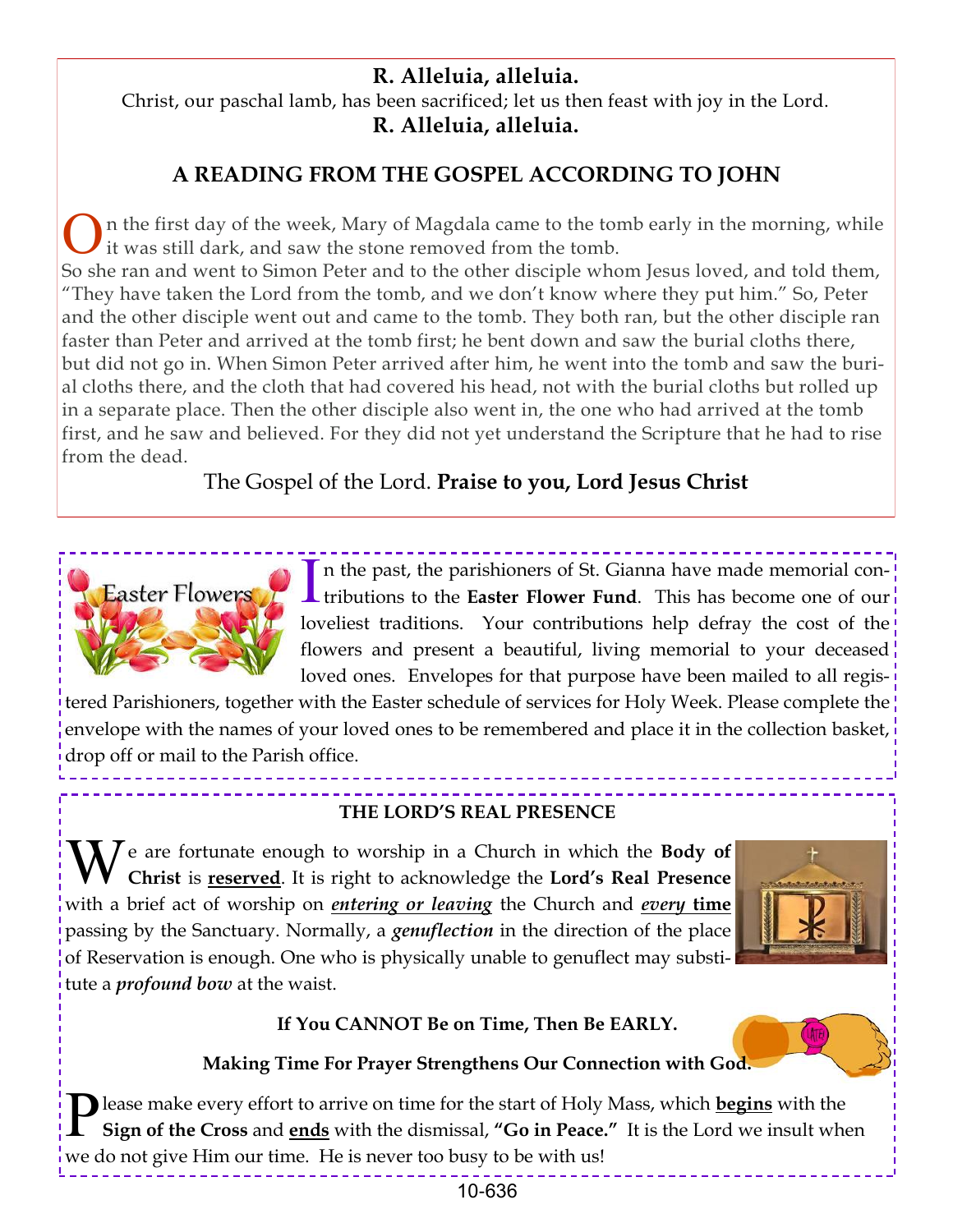





Queridos Feligreses,

G racias por compartir este hermoso Domingo de Pascuas con nosotros. Queremos aprovechar esta oportunidad para hacer llegar nuestro agradecimiento a todos los que han ayudado y han participado en la celebración Pascual.

Muy especialmente queremos agradecer a nuestros Monaguillos, Lectores, Extraordinarios Ministros de la Eucaristía y Ministerio de Música. También a todos los que han trabajado "detrás de las cortinas" y que han ofrecido su tiempo, energía y talento para decorar nuestra iglesia, especialmente Jessie Santiago y a la comunidad hispana de Santa Gianna por su apoyo y ayuda.

Finalmente, muchas gracias a todos ustedes que forman parte de nuetra Familia Parroquial.

Es nuestro deseo que la Paz de nuestro Señor Resucitado esté y permanezca para siempre con ustedes y con sus seres queridos. ¡Felices Pascuas para todos!

Padre Anthony

Si usted visita semanalmente Santa Gianna y aún no se ha registrado formalmente en la parroquia, por favor hágalo. Las planillas de registración están ubicadas en el vestibule de la iglesia. El proceso de regi usted visita semanalmente Santa Gianna y aún no se ha registrado formalmente en la parroquia, por istración es simple pero muy importante para la administración de nuestra iglesia y para servir mejor a nuestra comunidad. **También Necesitamos de su Colaboración…** Para mantener los archivos de nuestra parroquia en orden. Por favor comuníquese con la oficina parroquial si desea solicitar sobres de contribución, cambiar su número telefónico, su estado civil o su domicilio. Gracias!

 $S$  i usted desea recordar de una manera especial a algún familiar o ser querido, durante el Tiempo  $\bigcap$  i usted desea recordar de una manera especial a

de Pascua, complete el sobre que se les acaba de enviar y coloquelo en la canasta el Domingo. Tenga en cuenta que también se ha incluido un folleto con los horarios de todas las Liturgias de la Semana Santa.





R ecuerden: Los Bautismos se celebran los **Primeros** y **Terceros Sábados** de cada mes a las **11 AM**. Por favor llame a la Oficina Parroquial para hacer los arreglos administrativos necesarios. La **Clase de Preparación Bautismal** para los Padres y los Padrinos es **obligatoria** y se dicta el **Tercer Viernes** de cada mes inmediatamente después de la Misa en el Salón Grande.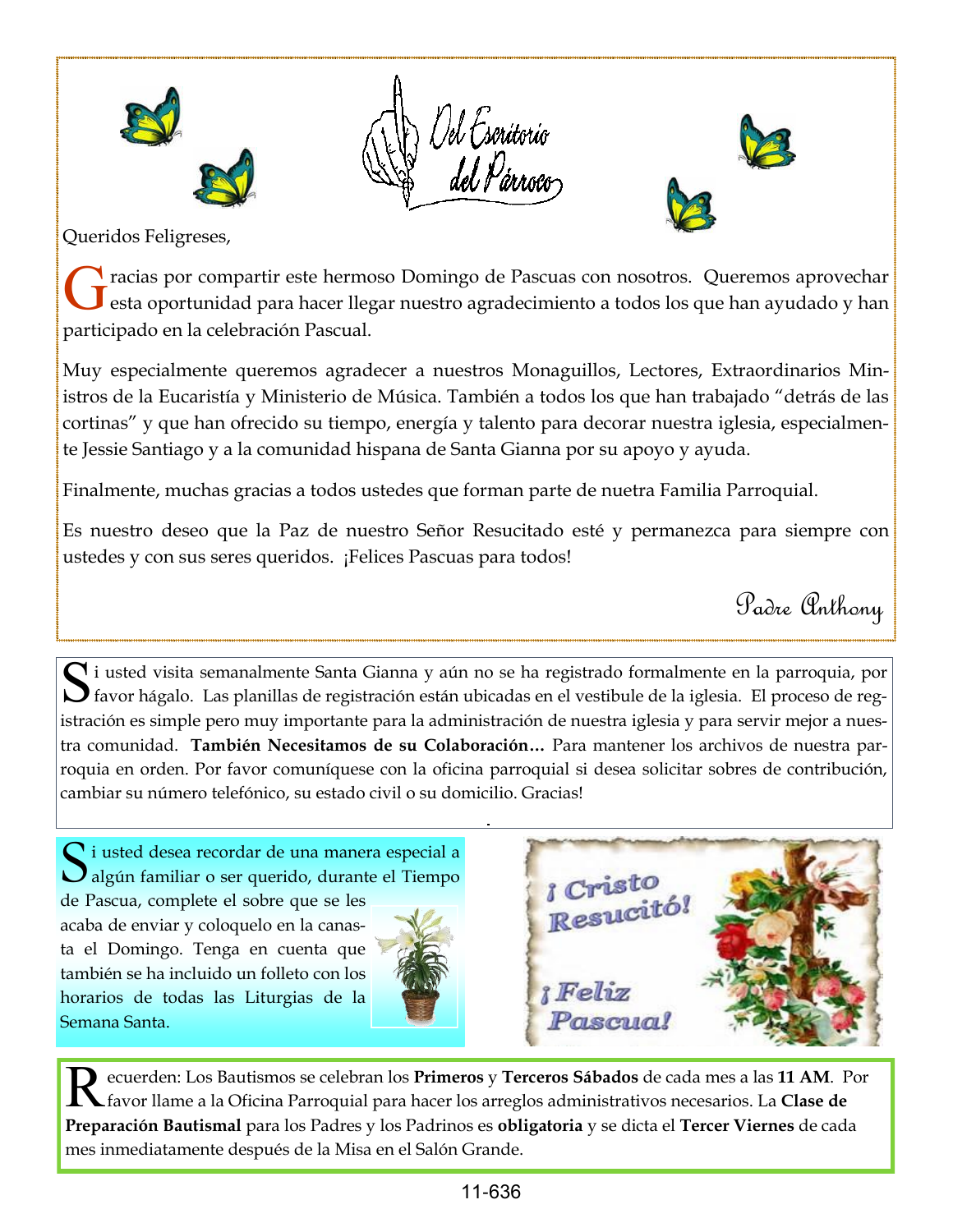# **PADRE SEO SE TRASLADA A KOREA**



Querida Comunidad Hispana,

Quiero comunicarles que el 17 de Abril, Padre Seo regresa a Korea.

Nuestra familia parroquial, los empleados de nuestra parroquia, y yo personalmente, sentimos en el alma que Padre Seo no pueda permanecer en

los Estados Unidos.

Padre Seo ingresó al país cuatro años atras con una Visa de Trabajo. Esta Visa le fue renovada dos veces.

Durante el mes de Enero de este año Padre Seo me expresó personalmente su interés de comenzar a tramitar su residencia en los Estados Unidos.

Inmediatamente nos pusimos "manos a la obra" y bajo la dirección de la diócesis de Camden, conseguimos un abogado especialista en trámites migratorios para ayudar a Padre Seo a legalizar su situación.

Tratamos de hacer todo lo posible y todo lo que estaba a nuestro alcance porque no queríamos que Padre Seo regresara a Korea.

Sin embargo, con mucha pena, el abogado nos inform que Padre Seo necesitaría una extensión en su Visa de trabajo para poder tramitar su residencia porque no habia suficiente tiempo.

En una palabra Padre Seo no inicio los tramites con suficiente tiempo y en su caso el govierno de los Estados Unidos recomienda que el inmigrante regrese a su país. Con mucha tristeza supimos en ese momento que Padre Seo debia regresar a Korea.

Como familia parroquial estamos muy agradecidos por el apoyo y el trabajo de padre Seo en nuestra parroquia.

Personalmente, como su Pastor, quiero expresar mi gratitud por su compañerismo y toda la ayuda que padre Seo nos ha bridado a traves de se estadia en Santa Gianna.

Todos vamos a extrañar mucho a padre Seo pero tenemos la certeza que Dios lo acompañará y lo protegerá donde quiera que vaya. Gracias Padre Seo. (Applause)

Todavía no sabemos que decisión que el Obispo tomara con respecto a enviarnos otro sacerdote para reemplazar a Padre Seo, pero los mantendre informados cuando eso ocurra. Por ahora despidamos a Padre Seo con mucho cariño. Que Dios lo bendiga, bendiga a nuestra parroquia y a nuestra comunidad.

Padre Anthony

## **CONFESIONES: VIERNES: 6:00-6:45 PM & SABADOS 3:00-4:30 PM MISA EN LATIN: DOMINGOS 12:30 PM**

**HORARIO—OFICINA PARROQUIAL-**LUNES A JUEVES DE 9 AM A LAS 4 PM **HORARIO—RELIGION EDUCATIVA:** LUNES Y MARTES DE 9 AM HASTA LAS 12 DEL MEDIODIA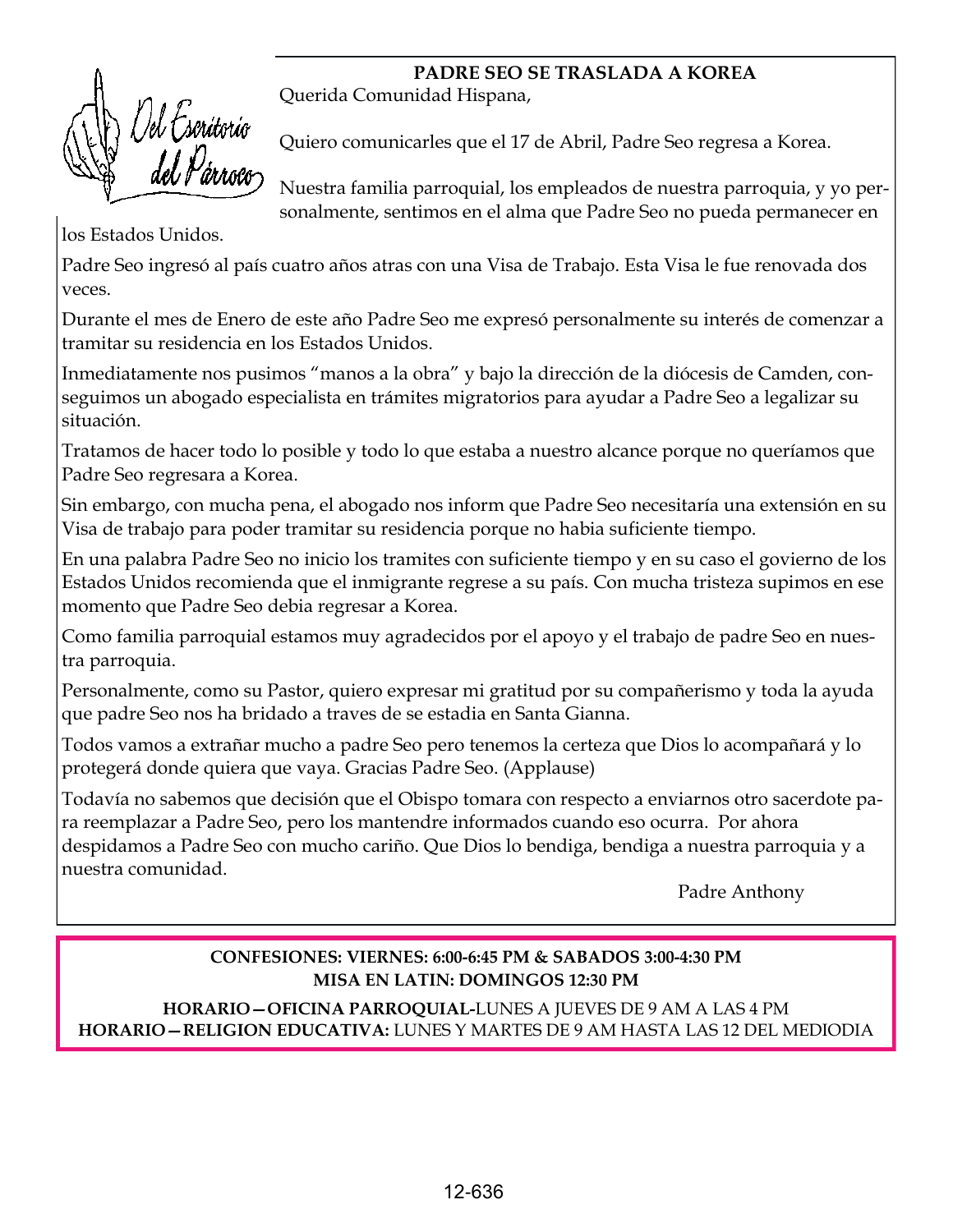#### **DOMINGO DE PASCUA PRIMERA LECTURA HECHOS DE LOS APOSTOLES**

En aquellos días, Pedro tomó la palabra y dijo: "Ya saben ustedes lo sucedido en toda Judea, que tuvo principio en Galilea, después del bautismo predicado por Juan: cómo Dios ungió con el poder del Espíritu Santo a Jesús de Nazaret, y cómo éste pasó haciendo el bien, sanando a todos los oprimidos por el diablo, porque Dios estaba con él. Nosotros somos testigos de cuanto él hizo en Judea y en Jerusalén. Lo mataron colgándolo de la cruz, pero Dios lo resucitó al tercer día y concedió verlo, no a todo el pueblo, sino únicamente a los testigos que él, de antemano, había escogido: a nosotros, que hemos comido y bebido con él después de que resucitó de entre los muertos. Él nos mandó predicar al pueblo y dar testimonio de que Dios lo ha constituido juez de vivos y muertos. El testimonio de los profetas es unánime: que cuantos creen en él reciben, por su medio, el perdón de los pecados''. Palabra de Dios. **Te alabamos Señor**.

#### **SALMO RESPONSORIAL:** R. **Éste es el día del triunfo del Señor. Aleluya.**

Te damos gracias, Señor, porque eres bueno, porque tu misericordia es eterna. Diga la casa de Israel: "Su misericordia es eterna". R. **Éste es el día del triunfo del Señor. Aleluya.** 

La diestra del Señor es poderosa, la diestra del Señor es nuestro orgullo. No moriré, continuaré viviendo para contar lo que el Señor ha hecho. R. **Éste es el día del triunfo del Señor. Aleluya.** 

La piedra que desecharon los constructores es ahora la piedra angular. Esto es obra de la mano del Señor, es un milagro patente. R. **Éste es el día del triunfo del Señor. Aleluya.**

## **SEGUNDA LECTURA COLOSENSES 3, 1-4**

**H** ermanos: Puesto que han resucitado con Cristo, busquen los bienes de arriba, donde está Cris-<br>Lo, sentado a la derecha de Dios. Pongan todo el corazón en los bienes del cielo, no en los de la ermanos: Puesto que han resucitado con Cristo, busquen los bienes de arriba, donde está Cristierra, porque han muerto y su vida está escondida con Cristo en Dios. Cuando se manifieste Cristo, vida de ustedes, entonces también ustedes se manifestarán gloriosos, juntamente con él. Palabra de Dios. **Te alabamos Señor.** 

#### **SECUENCIA**

O frezcan los cristianos ofrendas de alabanza a gloria de la Víctima propicia de la Pascua. Cordero sin pecado, que a las ovejas salva, a Dios y a los culpables unió con nueva alianza. Lucharon vida y muerte en singular batalla, y, muerto el que es la vida, triunfante se levanta. "¿Qué has visto de camino, María, en la mañana?'' "A mi Señor glorioso, la tumba abandonada, los ángeles testigos, sudarios y mortaja. ¡Resucitó de veras mi amor y mi esperanza! Vengan a Galilea, allí el Señor aguarda; allí verán los suyos la gloria de la Pascua''. Primicia de los muertos, sabemos por tu gracia que estás resucitado; la muerte en ti no manda. Rey vencedor, apiádate de la miseria humana y da a tus fieles parte en tu victoria santa.